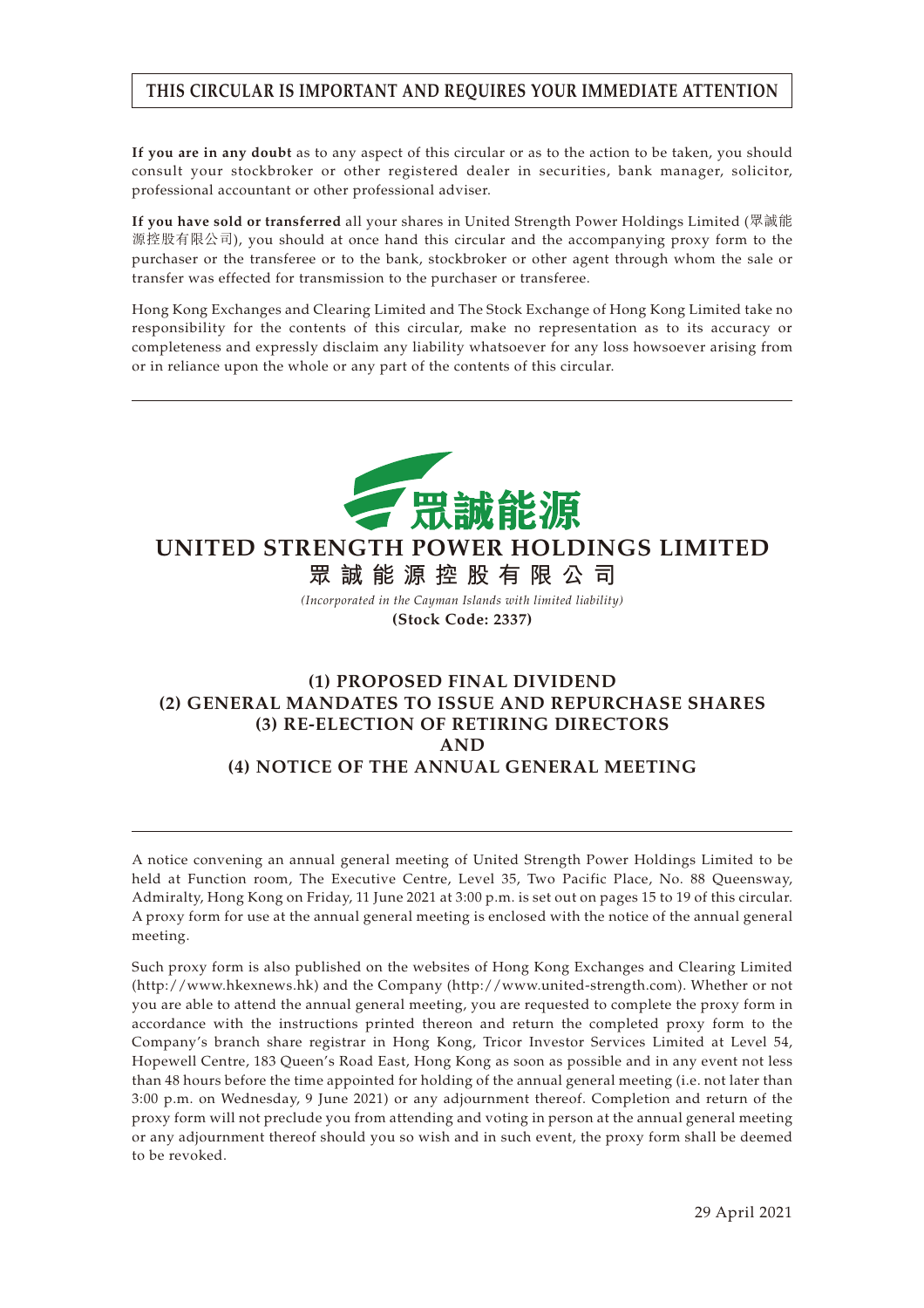# **CONTENTS**

## *Page*

|                                                                                  | 3 |
|----------------------------------------------------------------------------------|---|
| APPENDIX I - Explanatory statement on                                            |   |
| APPENDIX II - Details of retiring directors proposed to be re-elected $\dots$ 11 |   |
|                                                                                  |   |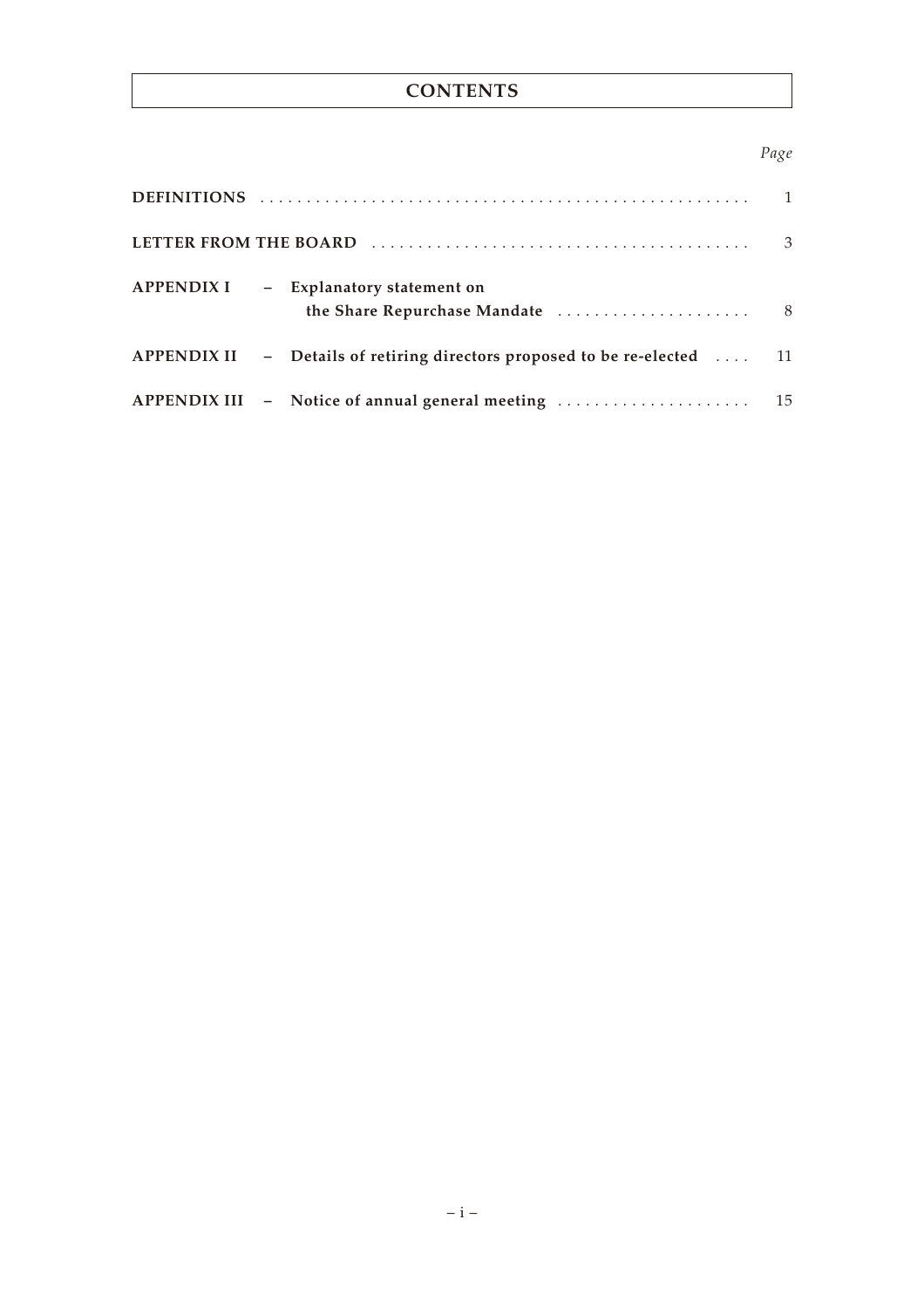*In this circular, unless the context requires otherwise, the following expressions shall have the following meanings:*

| "AGM"                     | an annual general meeting of the Company to be<br>convened and held at Function room, The Executive<br>Centre, Level 35, Two Pacific Place, No. 88<br>Queensway, Admiralty, Hong Kong on Friday, 11 June<br>2021 at 3:00 p.m. or any adjournment thereof |
|---------------------------|----------------------------------------------------------------------------------------------------------------------------------------------------------------------------------------------------------------------------------------------------------|
| "Articles"                | the articles of association of the Company as amended<br>from time to time                                                                                                                                                                               |
| "Board"                   | the board of Directors                                                                                                                                                                                                                                   |
| "close associate(s)"      | has the meaning ascribed to it under the Listing Rules                                                                                                                                                                                                   |
| "Company"                 | United Strength Power Holdings Limited (眾誠能源控<br>股有限公司), an exempted company incorporated in<br>the Cayman Islands with limited liability, the shares<br>of which are listed on the Main Board of the Stock<br>Exchange                                  |
| "connected person(s)"     | has the meaning ascribed to it under the Listing Rules                                                                                                                                                                                                   |
| "Director(s)"             | the director(s) of the Company                                                                                                                                                                                                                           |
| "General Mandates"        | the Share Issue Mandate and the Share Repurchase<br>Mandate                                                                                                                                                                                              |
| "Group"                   | the Company and its subsidiaries                                                                                                                                                                                                                         |
| "HK\$"                    | Hong Kong dollars, the lawful currency of Hong<br>Kong                                                                                                                                                                                                   |
| "Hong Kong"               | the Hong Kong Special Administrative Region of the<br>People's Republic of China                                                                                                                                                                         |
| "Latest Practicable Date" | 21 April 2021, being the latest practicable date prior to<br>the printing of this circular for ascertaining certain<br>information contained herein                                                                                                      |
| "Listing Rules"           | the Rules Governing the Listing of Securities on the<br>Stock Exchange                                                                                                                                                                                   |
| " $RMB"$                  | Renminbi, the lawful currency of the People's<br>Republic of China                                                                                                                                                                                       |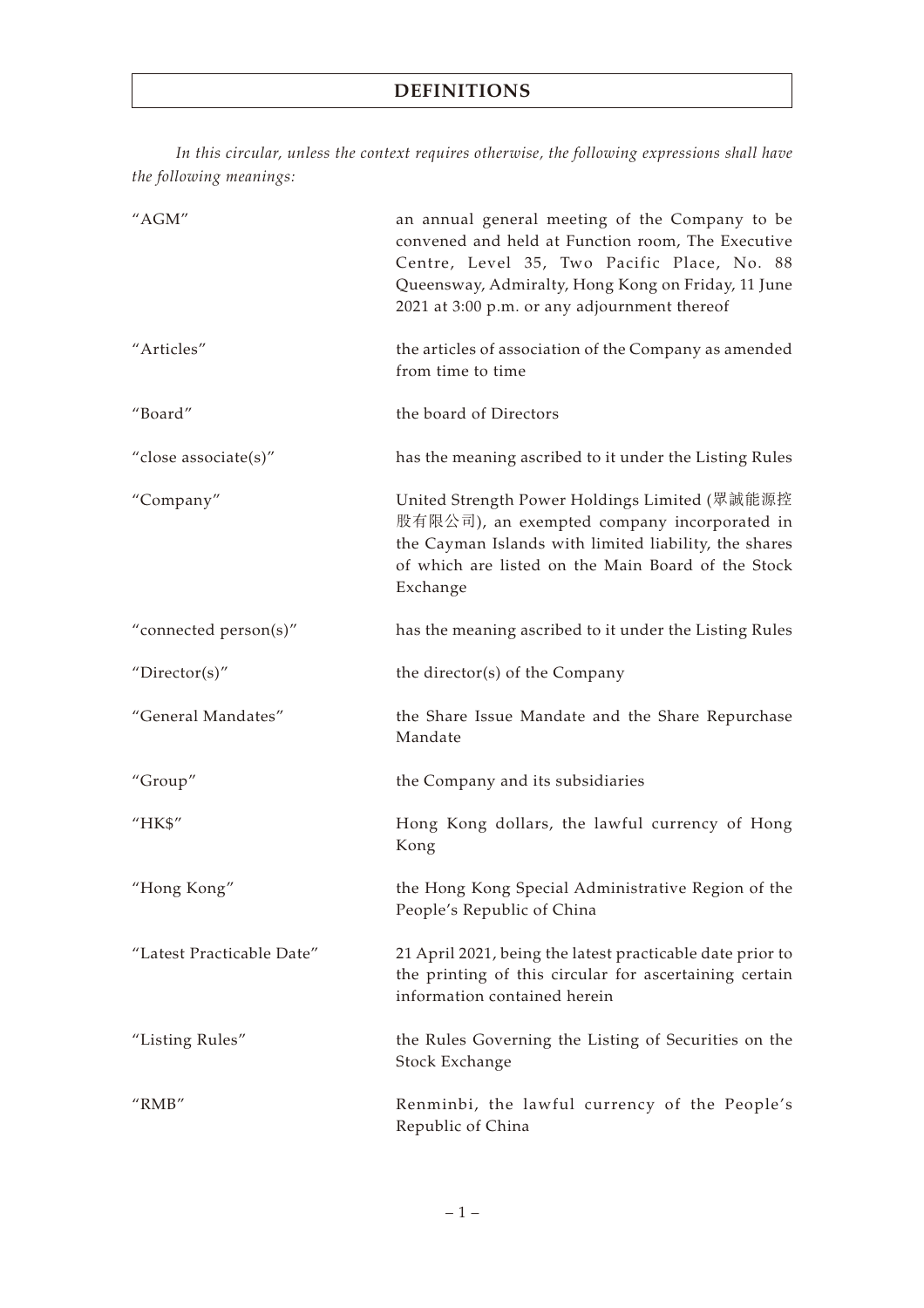# **DEFINITIONS**

| " $SFO"$                              | the Securities and Futures Ordinance (Chapter 571 of<br>the Laws of Hong Kong), as amended from time to<br>time                                                                                                                                                                                                            |
|---------------------------------------|----------------------------------------------------------------------------------------------------------------------------------------------------------------------------------------------------------------------------------------------------------------------------------------------------------------------------|
| "Share $(s)$ "                        | ordinary share(s) of HK\$0.10 each in the share capital<br>of the Company                                                                                                                                                                                                                                                  |
| "Shareholder(s)"                      | holder(s) of Share(s)                                                                                                                                                                                                                                                                                                      |
| "Share Issue Mandate"                 | the proposed general and unconditional mandate to<br>be granted to the Directors to exercise the power of<br>the Company to allot, issue and deal with additional<br>Shares not exceeding 20% of the total number of<br>issued Shares as at the date of the passing of the<br>relevant resolution granting such mandate    |
| "Share Repurchase Mandate"            | the proposed general and unconditional mandate to<br>be granted to the Directors to exercise the power of<br>the Company to repurchase Shares on the Stock<br>Exchange of up to a maximum of 10% of the total<br>number of issued Shares as at the date of the passing<br>of the relevant resolution granting such mandate |
| "Stock Exchange"                      | The Stock Exchange of Hong Kong Limited                                                                                                                                                                                                                                                                                    |
| "Takeovers Code"                      | the Codes on Takeovers and Mergers and Share<br>Buy-backs issued by the Securities and Futures<br>Commission of Hong Kong, as amended from time to<br>time                                                                                                                                                                 |
| $^{\prime\prime}$ % $^{\prime\prime}$ | per cent                                                                                                                                                                                                                                                                                                                   |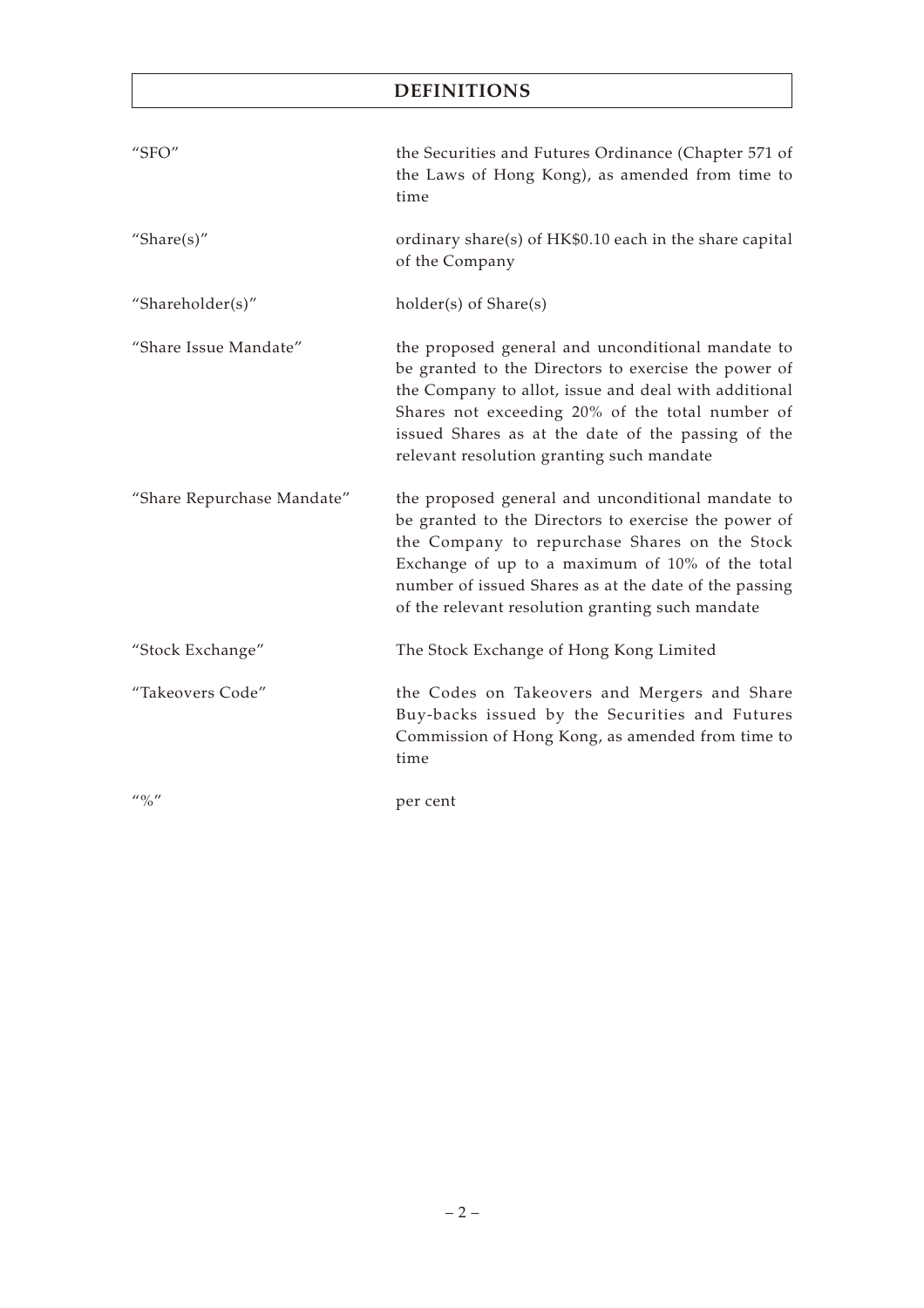

**UNITED STRENGTH POWER HOLDINGS LIMITED**

**眾誠能源控股有限公司**

*(Incorporated in the Cayman Islands with limited liability)* **(Stock Code: 2337)**

*Executive Directors:* Mr. Zhao Jinmin *(Chairman and Chief Executive Officer)* Mr. Liu Yingwu Mr. Yuan Limin Mr. Ma Haidong

*Non-executive Director* Mr. Xu Huilin

*Independent Non-executive Directors:* Ms. Su Dan Mr. Lau Ying Kit Mr. Zhang Zhifeng

*Registered Office:* Cricket Square Hutchins Drive PO Box 2681 Grand Cayman KY1-1111 Cayman Islands

*Principal Place of Business in the PRC:* No. 2101, Unit 1 Block 23, Zone G Solana 2, Erdao District Changchun, Jilin Province, the PRC

*Principal Place of Business in Hong Kong:* Room 4310, 43/F China Resources Building 26 Harbour Road Wanchai Hong Kong

29 April 2021

*To the Shareholders*

Dear Sir or Madam,

## **(1) PROPOSED FINAL DIVIDEND (2) GENERAL MANDATES TO ISSUE AND REPURCHASE SHARES (3) RE-ELECTION OF RETIRING DIRECTORS AND (4) NOTICE OF THE ANNUAL GENERAL MEETING**

### **INTRODUCTION**

The purpose of this circular is to provide you with the relevant information in respect of, among other matters, (i) the proposed final dividend; (ii) the Share Issue Mandate; (iii) the Share Repurchase Mandate; and (iv) the re-election of the retiring Directors and to give you notice of the AGM relating to, among other matters, these matters.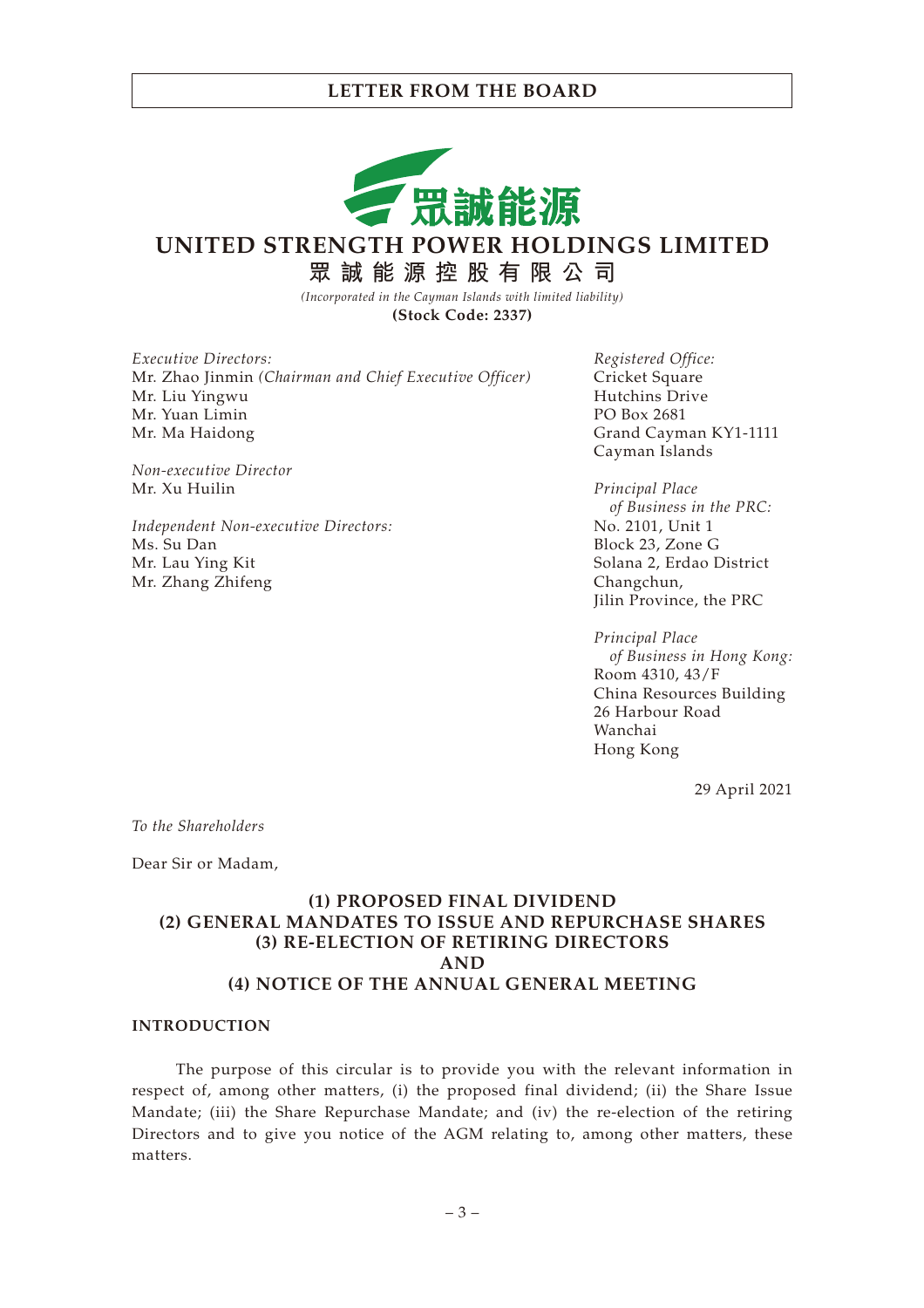### **PROPOSED FINAL DIVIDEND**

Reference is made to the final results announcement for the year ended 31 December 2020 of the Company dated 26 March 2021. The Board has recommended a final cash dividend for the year ended 31 December 2020 of HK\$0.0534 per Share, which is subject to the approval of Shareholders at the AGM and compliance with the Articles and the Companies Law (2018 Revision) of the Cayman Islands. An ordinary resolution will be proposed at the AGM to approve the declaration of the final dividend.

### **GENERAL MANDATE TO ISSUE NEW SHARES**

At the AGM, an ordinary resolution will be proposed to grant to the Directors a general and unconditional mandate to exercise the power of the Company to allot, issue and deal with additional Shares representing up to 20% of the total number of the issued Shares as at the date of passing of the resolution. As at the Latest Practicable Date, the total number of issued Shares was 374,502,000. Assuming that there is no change in the total number of issued Shares between the period from the Latest Practicable Date and the date of passing the resolution approving the Share Issue Mandate, the maximum number of Shares which may be issued pursuant to the Share Issue Mandate will be 74,900,400 Shares, representing 20% of the total number of issued Shares.

The Share Issue Mandate will end on the earliest of: (i) the conclusion of the next annual general meeting of the Company; (ii) the expiration of the period within which the next annual general meeting of the Company is required pursuant to the Articles or any applicable laws to be held; or (iii) the revocation or variation of the authority given under this resolution by an ordinary resolution of the Shareholders in general meeting.

Subject to the passing of the following ordinary resolution regarding the Share Repurchase Mandate, an ordinary resolution will also be proposed at the AGM to authorise the Directors to exercise the power of the Company to issue new Shares in an amount not exceeding the total number of the Shares repurchased by the Company pursuant to the Share Repurchase Mandate.

The Directors wish to state that they have no immediate plan to issue any Shares pursuant to the General Mandate.

### **GENERAL MANDATE TO REPURCHASE SHARES**

At the AGM, an ordinary resolution will be proposed to grant to the Directors a general and unconditional mandate to exercise the powers of the Company to repurchase issued Shares subject to the criteria set forth in this circular. In particular, Shareholders should note that the maximum number of Shares that may be repurchased pursuant to the Share Repurchase Mandate will be such number which represents 10% of the total number of issued Shares as at the date of passing of the resolution subject to the Listing Rules. The Share Repurchase Mandate will end on the earliest of: (i) the conclusion of the next annual general meeting of the Company; (ii) the expiration of the period within which the next annual general meeting of the Company is required pursuant to the Articles or any applicable laws to be held; or (iii) the revocation or variation of the authority given under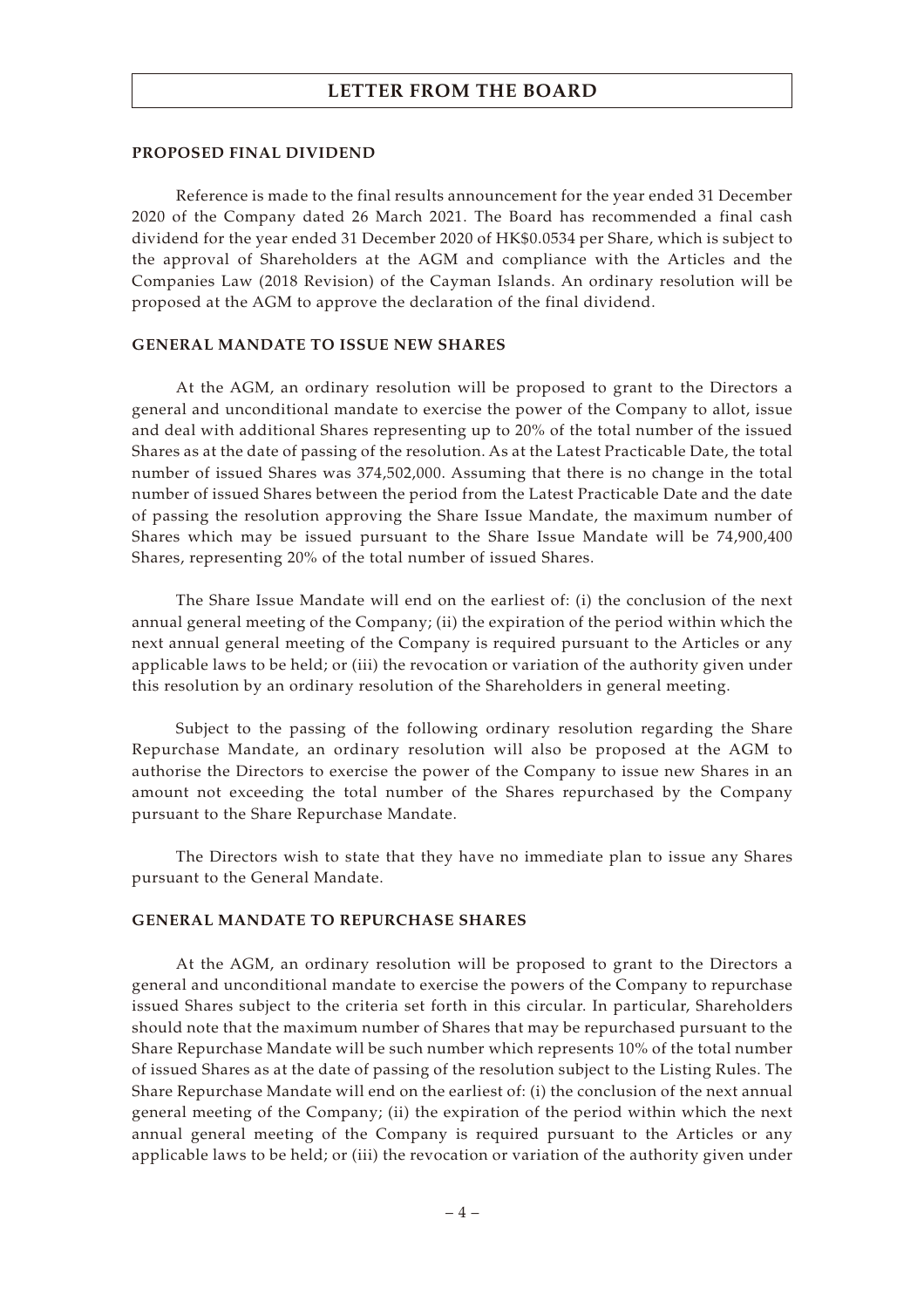this resolution by an ordinary resolution of the Shareholders in the general meeting. As at the Latest Practicable Date, the total number of issued Shares was 374,502,000. Assuming that there is no change in the total number of issued Shares between the period from the Latest Practicable Date and the date of passing the resolution approving the Share Repurchase Mandate, the maximum number of Shares which may be repurchased pursuant to the Share Repurchase Mandate on the date of passing the resolution approving the Share Repurchase Mandate will be 37,450,200 Shares, representing 10% of total number of issued Shares.

An explanatory statement, as required under Rule 10.06(1)(b) of the Listing Rules to provide the requisite information in connection with the Share Repurchase Mandate, is set forth in Appendix I to this circular.

### **RE-ELECTION OF DIRECTORS**

Mr. Liu Yingwu, Mr. Yuan Limin and Mr. Lau Ying Kit shall retire pursuant to Article 105 of the Articles. Mr. Ma Haidong and Mr. Xu Huilin shall retire pursuant to Article 109 of the Articles. All retiring Directors, being eligible, will offer themselves for re-election at the forthcoming AGM. Biographical details of the retiring Directors who are proposed to be re-elected at the AGM are set forth in Appendix II to this circular.

### **Procedure and Process for Nomination of Independent Non-executive Directors ("INEDs")**

The Nomination Committee will recommend to the Board for the appointment of an INED in accordance with the following procedures and process:

- (1) The Nomination Committee will, giving due consideration to the current composition and size of the Board, and if required, to develop a list of desirable skills, perspectives and experience at the outset to focus the search effort.
- (2) The Nomination Committee and/or the Board may select suitable candidates from various channels, including but not limited to recommendation from existing Directors, officers and external recruitment agents with due consideration given to the criteria which include but are not limited to: (a) character and integrity; (b) qualifications including professional qualifications, skills, knowledge and experience of their chosen fields; (c) willingness and availability to develop adequate time to discharge duties as a Board member and other directorships and significant commitments; (d) the number of existing directorships and other commitments that may demand the attention of the candidates; (e) independence of the candidates in accordance with the independence guidelines set out in the Listing Rules; (f) board diversity policy of the Company and any measureable objectives adopted by the Board for achieving diversity of the Board; and (g) such other perspectives appropriate to the Company's business.
- (3) The Nomination Committee may adopt any process it considers appropriate to evaluating the suitability of the candidates including but not limited to personal interviews, background checks and third party references.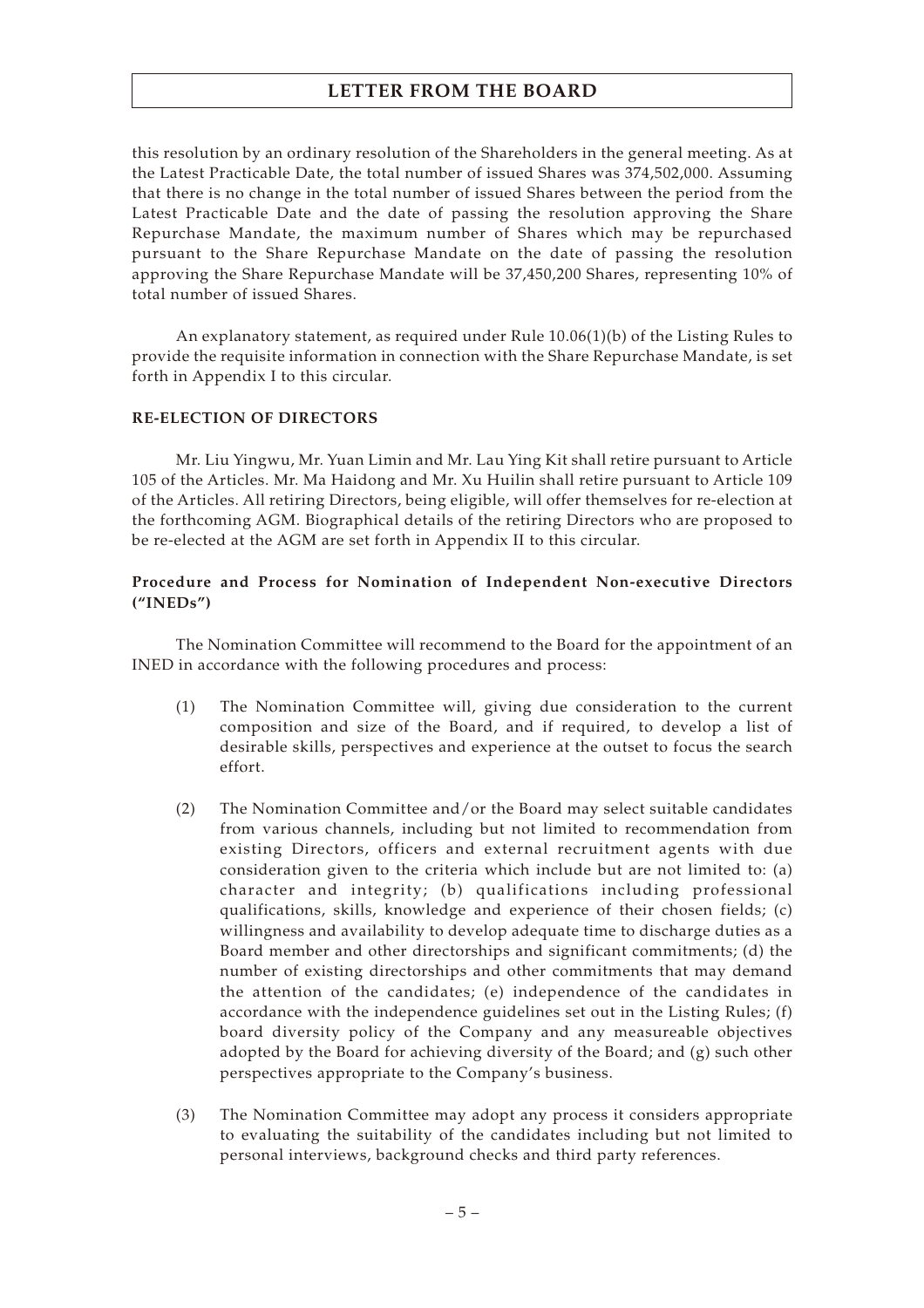- (4) Upon considering a candidate suitable for the directorship, the Nomination Committee will make recommendation to the Board consider and, if thought fit, approve the appointment of the appropriate candidate for directorship.
- (5) For any person that is nominated by shareholders in accordance with the nomination requirements for election as an INED at the general meeting of the Company, the Nomination Committee and/or the Board should evaluate such candidate based on the criteria as set out above to determine whether such candidate is qualified for directorship. Where appropriate, the Nomination Committee and/or the Board should make recommendation to shareholders in respect of the proposed election of INED at the general meeting.

### **AGM**

Set forth on pages 15 to 19 of this circular is a notice convening the AGM at which, among other things, resolutions will be proposed to approve the Share Issue Mandate, the Share Repurchase Mandate and the re-election of the retiring Directors.

A form of proxy for use at the AGM is enclosed with this circular and such form of proxy is also published on the websites of Hong Kong Exchanges and Clearing Limited (http://www.hkexnews.hk) and the Company (http://www.united-strength.com). To be valid, the form of proxy must be completed and signed in accordance with the instructions printed thereon and deposited, together with the power of attorney or other authority (if any) under which it is signed or a certified copy of that power of attorney or authority at the Company's branch share registrar in Hong Kong, Tricor Investor Services Limited, at Level 54, Hopewell Centre, 183 Queen's Road East, Hong Kong as soon as possible but in any event not less than 48 hours before the time appointed for the AGM (i.e. not later than 3:00 p.m. on Wednesday, 9 June 2021).

### **VOTING BY POLL**

The forthcoming AGM will be held by voting of Shareholders taken by poll pursuant to Rule 13.39(4) of the Listing Rules.

### **RECOMMENDATION**

The Directors consider that (i) the approval of final dividend; (ii) the granting of the Share Issue Mandate and the Share Repurchase Mandate; and (iii) the re-election of retiring Directors are in the best interests of the Company, the Group and the Shareholders as a whole, and would recommend the Shareholders to vote in favour of the relevant resolutions to be proposed at the AGM.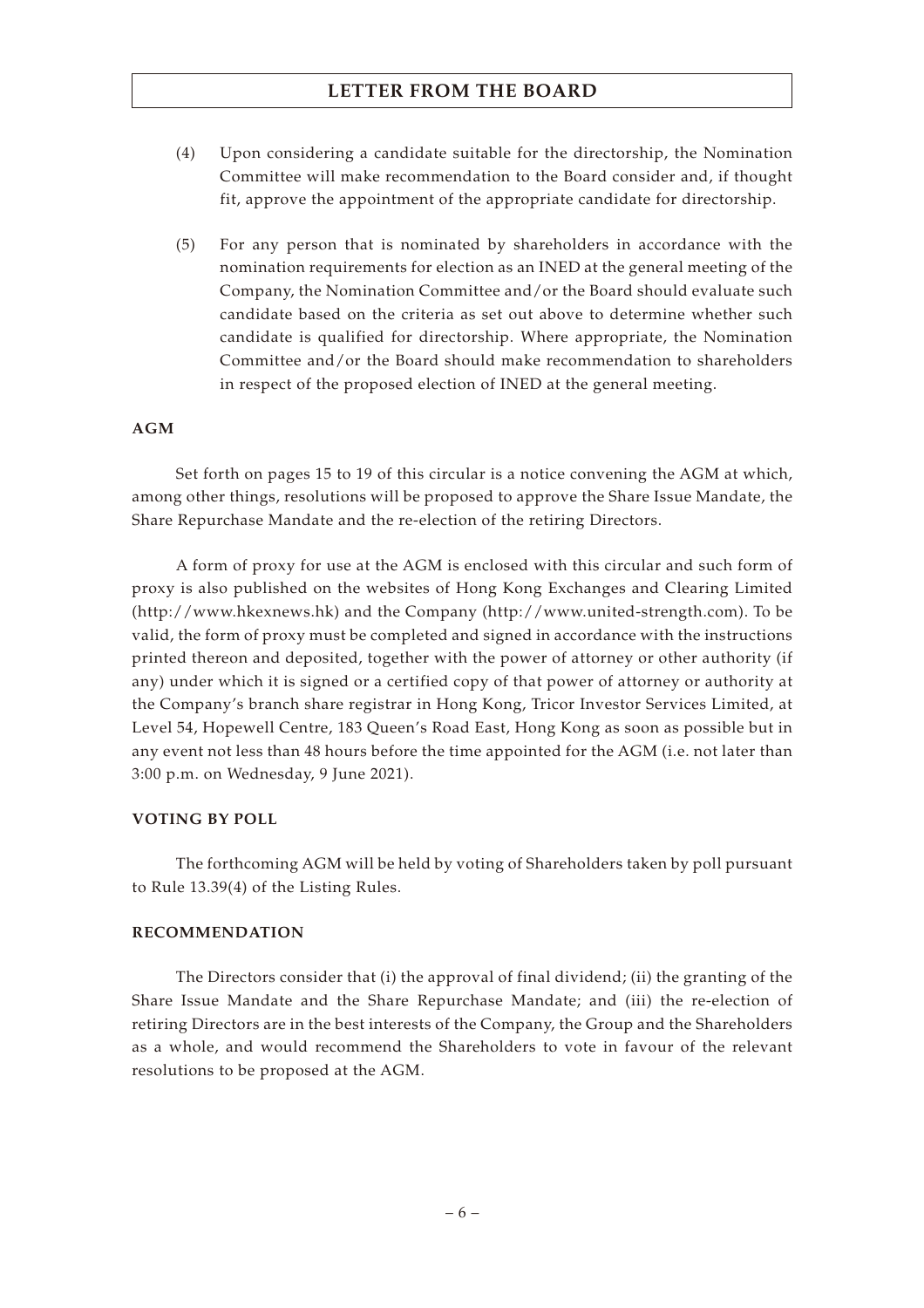### **RESPONSIBILITY STATEMENT**

This circular, for which the Directors collectively and individually accept full responsibility, includes particulars given in compliance with the Listing Rules for the purpose of giving information with regard to the Group. The Directors, having made all reasonable enquiries, confirm that to the best of their knowledge and belief, the information contained in this circular is accurate and complete in all material aspects and not misleading or deceptive, and there are no other material matters the omission of which would make any statement herein or this circular misleading.

> Yours faithfully, For and on behalf of the Board **UNITED STRENGTH POWER HOLDINGS LIMITED Mr. Zhao Jinmin** *Chairman and chief executive officer*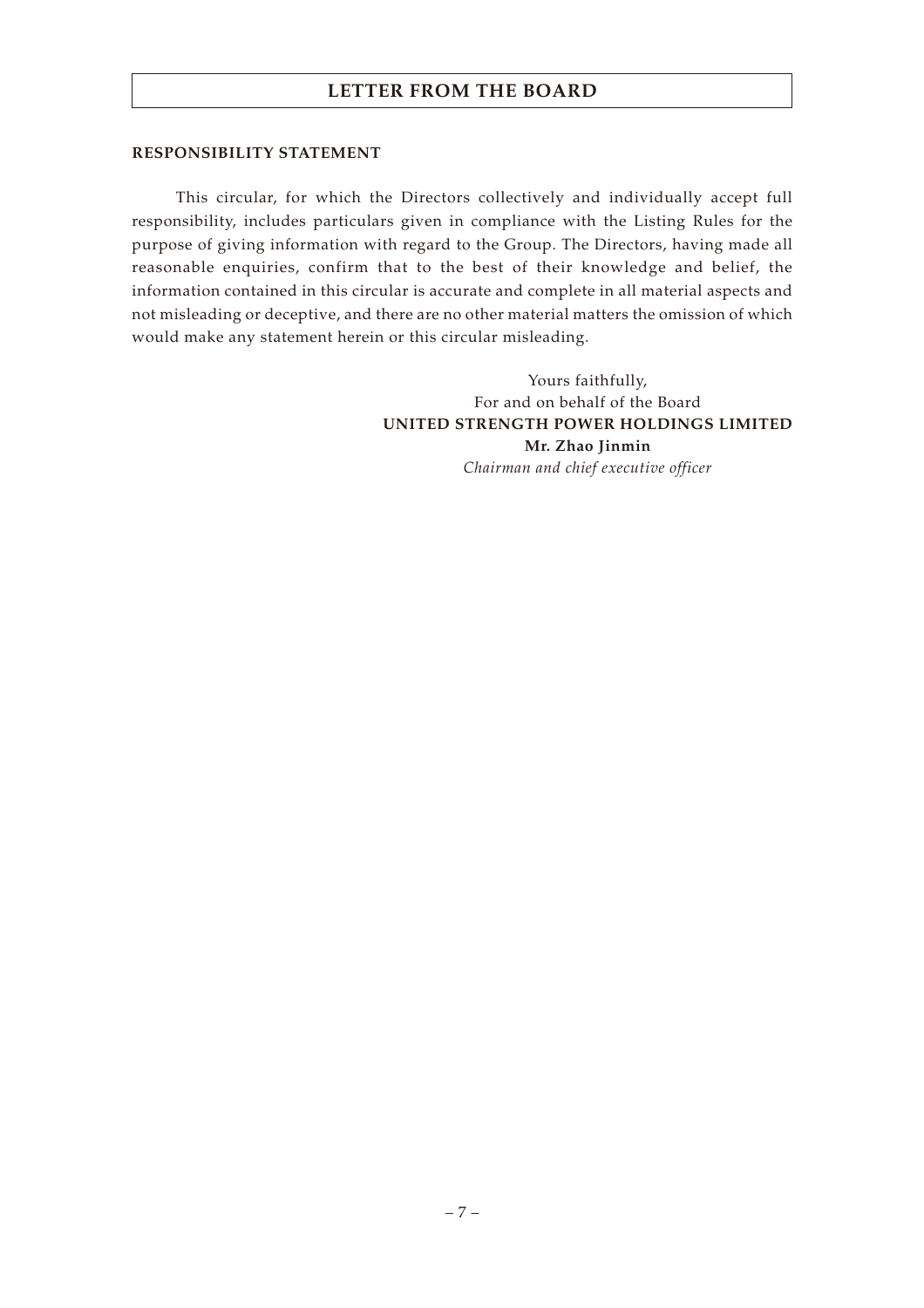# **APPENDIX I EXPLANATORY STATEMENT ON THE SHARE REPURCHASE MANDATE**

*This Appendix serves as an explanatory statement, as required by the Listing Rules, to provide all the information in relation to the Share Repurchase Mandate for your consideration.*

### **1. LISTING RULES RELATING TO THE SHARE REPURCHASE MANDATE**

The Listing Rules permit companies with a primary listing on the Stock Exchange to purchase their securities subject to certain restrictions.

All proposed repurchases of securities on the Stock Exchange by a company with its primary listing on the Stock Exchange must be approved in advance by an ordinary resolution, either by way of a general mandate or by a specific approval of a particular transaction and that the shares to be repurchased must be fully paid up. A maximum of 10% of the total number of issued Shares as at the date of passing the relevant resolution may be repurchased on the Stock Exchange.

### **2. SHARE CAPITAL**

As at the Latest Practicable Date, there were 374,502,000 Shares in issue. Subject to the passing of the resolution granting the Share Repurchase Mandate and on the basis that no further Shares are issued or repurchased before the AGM, the Company will be allowed to repurchase a maximum of 37,450,200 Shares representing 10% of the total number of issued Shares as at the Latest Practicable Date.

### **3. REASONS FOR REPURCHASES**

The Directors believe that the Share Repurchase Mandate is in the best interests of the Company and the Shareholders as a whole. Such repurchases may, depending on market conditions and funding arrangements at the time, lead to an enhancement of the net asset value of the Company and/or its earnings per Share and will only be made when the Directors believe that such a repurchase will benefit the Company and the Shareholders as a whole.

### **4. FUNDING OF REPURCHASES**

In repurchasing Shares, the Company may only apply funds legally available for such purpose in accordance with the Articles and the applicable laws and regulations of the Cayman Islands.

It is presently proposed that any repurchase of the Shares would be made out of profits of the Company or the proceeds of a fresh issue made for the repurchase or out of capital provided that on the day immediately following the date of repurchase the Company is able to pay its debts as they fall due in the ordinary course of business.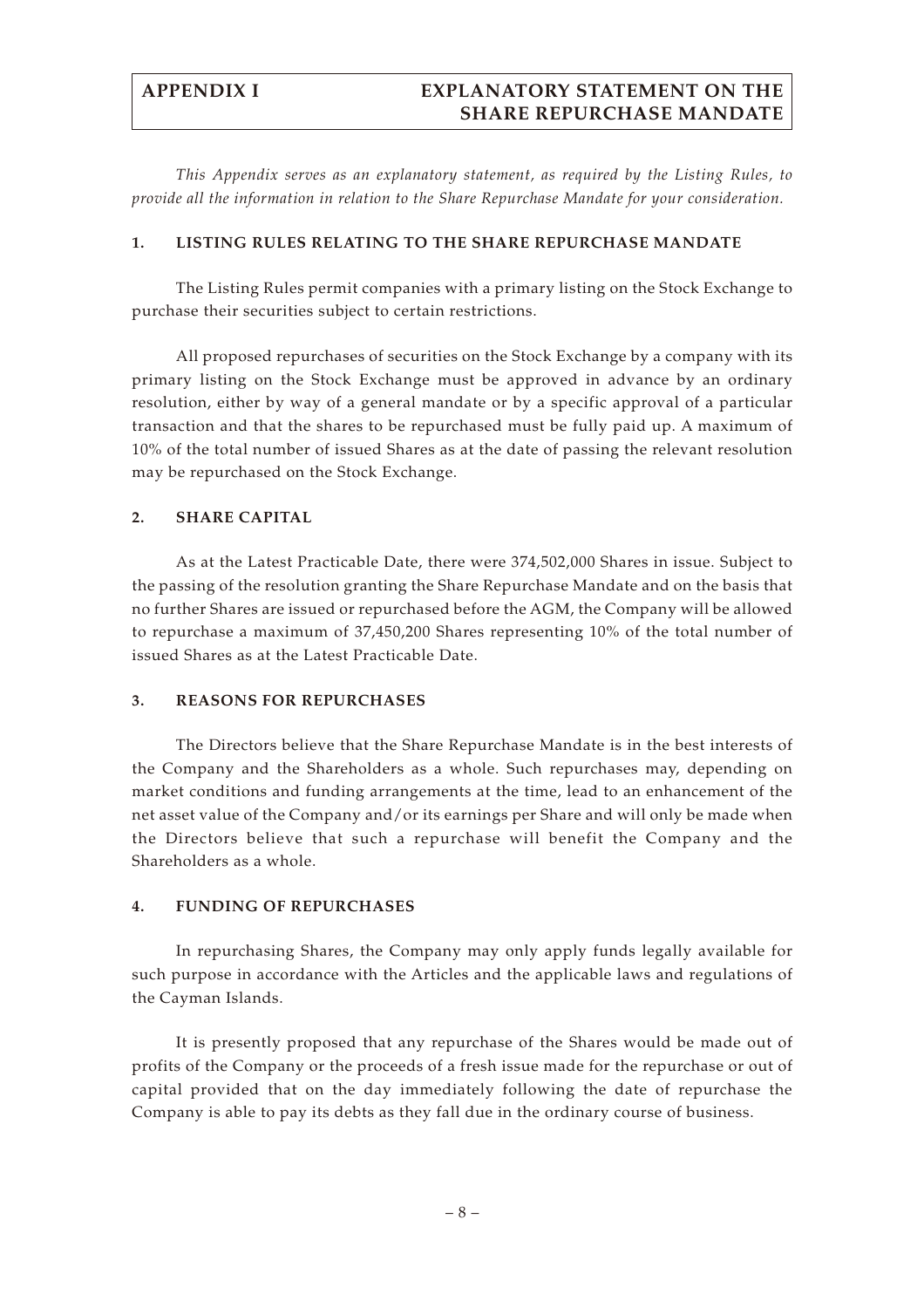### **5. IMPACT OF REPURCHASES**

On the basis of the financial position of the Company as at 31 December 2020 (being the date of its latest audited accounts), the Directors consider that there is no material adverse impact on the working capital or gearing position of the Company if the Share Repurchase Mandate is exercised in full during the proposed repurchase period. However, the Directors do not intend to exercise the Share Repurchase Mandate to such extent as would, in the circumstances, have a material adverse effect on the working capital or the gearing level (as compared with the position disclosed in its most recent published audited accounts) which in the opinion of the Directors are from time to time appropriate for the Company.

### **6. GENERAL INFORMATION**

None of the Directors nor, to the best of their knowledge and having made all reasonable enquiries, any of their close associates (as defined in the Listing Rules), have any present intention to sell any Shares to the Company or any of its subsidiaries, if the Share Repurchase Mandate is approved by the Shareholders.

No core connected persons (as defined in the Listing Rules) of the Company have notified the Company that they have any present intention to sell any Shares to the Company, or have undertaken not to do so, if the Share Repurchase Mandate is approved by the Shareholders.

### **7. UNDERTAKING**

The Directors have undertaken to the Stock Exchange that they will exercise the Share Repurchase Mandate in accordance with the Listing Rules and the applicable laws of Hong Kong, the Articles and the applicable laws of the Cayman Islands.

### **8. TAKEOVERS CODE**

If as a result of a repurchase of Shares, a Shareholder's proportionate interest in the voting rights of the Company increases, such increase will be treated as an acquisition for the purposes of Rule 32 of the Takeovers Code. Accordingly, a Shareholder, or group of Shareholders acting in concert, depending on the level of increase of the Shareholders' interest, could obtain or consolidate control of the Company and become obliged to make a mandatory offer in accordance with Rule 26 or Rule 32 of the Takeovers Code.

As at the Latest Practicable Date, according to public record, and to the best of the knowledge and belief of the Directors, Mr. Zhao Jinmin, the executive Director and chief executive officer in aggregate was beneficially interested in 209,829,240 Shares (held via Golden Truth Holdings Limited and Propitious Peak Limited, the entire issued share capital of which is solely and beneficially owned by Mr. Zhao Jinmin), representing 56.03% of the total number of issued Shares. In the event that the Directors exercise in full the power to buy back Shares in accordance with the Repurchase Mandate, the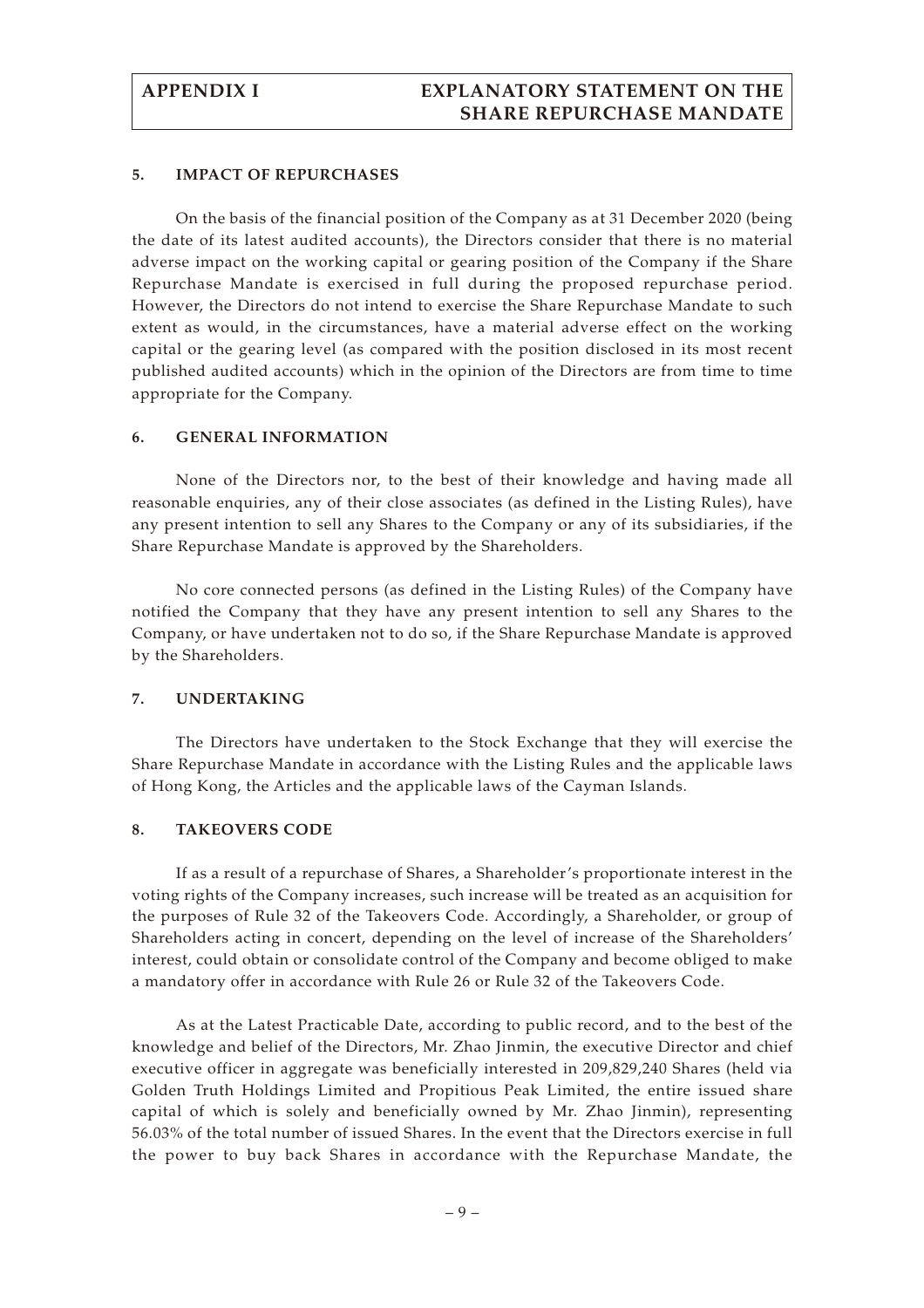# **APPENDIX I EXPLANATORY STATEMENT ON THE SHARE REPURCHASE MANDATE**

shareholding of Mr. Zhao Jinmin would be increased to 62.25% of the total number of the issued Shares. Such increase would not give rise to an obligation on the part of Golden Truth Holdings Limited and Propitious Peak Limited and parties acting in concert (as defined in the Takeovers Code) with it to make a mandatory offer under Rule 26 of the Takeovers Code.

On the basis that the issued share capital of the Company remains the same, the Directors are not aware of any consequences which may arise under Rules 26 and 32 of the Takeovers Code. The Directors do not intend to exercise the Repurchase Mandate to an extent which would, in the circumstances, trigger any potential consequences under the Takeovers Code.

### **9. SHARE REPURCHASE MADE BY THE COMPANY**

No repurchase of Shares had been made by the Company during the six months prior to the Latest Practicable Date.

### **10. SHARE PRICES**

The highest and lowest prices per Share at which Shares have been traded on the Stock Exchange during each of the twelve months preceding the Latest Practicable Date were as follows:

|                                           | Highest | Lowest |
|-------------------------------------------|---------|--------|
|                                           | HK\$    | HK\$   |
|                                           |         |        |
| 2020                                      |         |        |
| April                                     | 5.62    | 5.17   |
| May                                       | 5.86    | 5.18   |
| June                                      | 6.14    | 5.45   |
| July                                      | 6.20    | 5.46   |
| August                                    | 5.81    | 5.05   |
| September                                 | 6.10    | 5.12   |
| October                                   | 7.07    | 5.46   |
| November                                  | 8.15    | 5.98   |
| December                                  | 10.78   | 7.30   |
|                                           |         |        |
| 2021                                      |         |        |
| January                                   | 9.02    | 7.03   |
| February                                  | 8.40    | 7.00   |
| March                                     | 9.18    | 7.04   |
| April (up to the Latest Practicable Date) | 8.55    | 7.70   |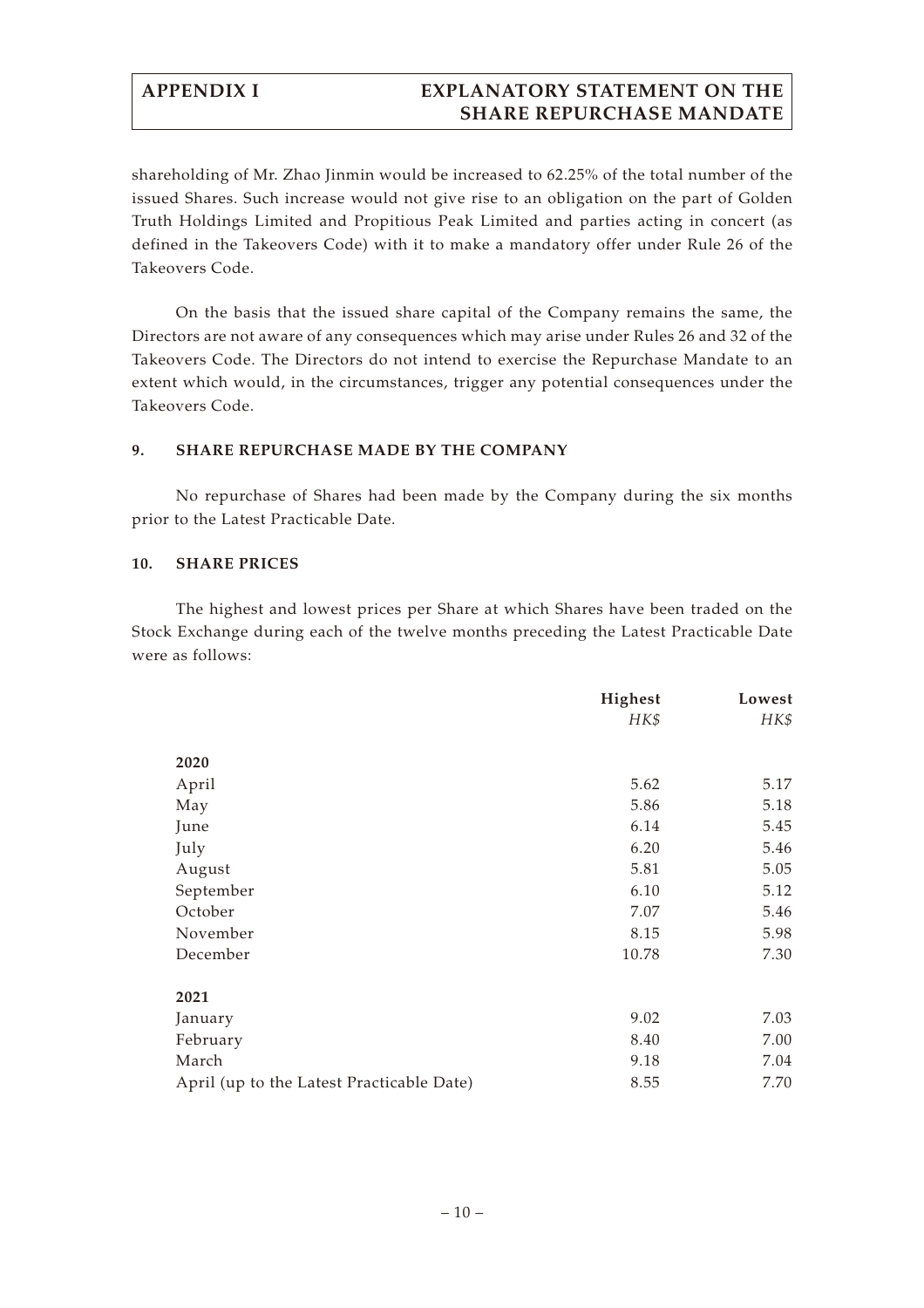Details of the retiring Directors proposed to be re-elected at the AGM are set out as follows:

**Mr. Liu Yingwu (劉英武先生)**, aged 52, is an executive Director. He is primarily responsible for overseeing the operation and management of our businesses. Mr. Liu was appointed as a Director on 16 March 2017 and was redesignated as an executive director on 21 March 2017. As one of the founders of our Group, Mr. Liu has about 20 years of experience in the oil and gas industry. Mr. Liu was awarded a Bachelor degree in Industrial Engineering and Management (工業管理工程專業) from the School of Management, Jilin University of Technology (吉林工業大學) (now renamed as Jilin University (吉林大學)), the PRC, in July 1990.

Mr. Liu is currently a director of Changchun Sinogas, Jilin Chinese Petroleum Clean Energy Environmental Protection Company Limited (吉林中油潔能環保有限責任公司) and Jilin Dongkun Gas Company Limited (吉林東昆燃氣有限公司). He is also the sole director and the general manager of Liaoyuan City Hengtai Clean Energy Company Limited (遼源 市恒泰清潔能源有限公司).

Save as disclosed above, Mr. Liu has no other relationships with any other Directors, senior management of the Company or substantial or controlling Shareholders nor did Mr. Liu hold any directorship in any other public companies, the securities of which are listed on any securities market in Hong Kong or overseas during the last three years preceding the Latest Practicable Date.

Mr. Liu is the owner of the entire issued capital of Heroic Year Limited ("Heroic Year") which wholly owns Amber Heyday Limited ("Amber Heyday"). Mr. Liu holds 27,287,600 Shares, comprising (i) 17,587,600 Shares held in the name of Heroic Year ; and (ii) 9,700,000 Shares held in the name of Amber Heyday.

Save as disclosed above, Mr. Liu did not have any other interests in the Shares and underlying shares of the Company within the meaning of Part XV of the SFO as at the Latest Practicable Date.

Mr. Liu entered into a service contract with the Company for a term of three years commencing on 1 April 2017 and subsequently for another term of three years in April 2020. which may be terminated by either party giving to the other not less than three months' written notice. Under the service contract, Mr. Liu's emoluments recorded in 2020 include directors' fees, salaries and other benefits of approximately RMB nil.

Save as disclosed above, Mr. Liu confirmed that there are no other matters relating to his re-election that need to be brought to the attention of the Shareholders and there is no other information which is required to be disclosed pursuant to Rule 13.51(2)(h) to (v) of the Listing Rules.

**Mr. Yuan Limin (原立民先生)**, aged 61, is an executive Director and was appointed on 27 November 2018. He is primarily responsible for financial planning and management of our Group. Mr. Yuan has more than 30 years of valuable experience in the capital,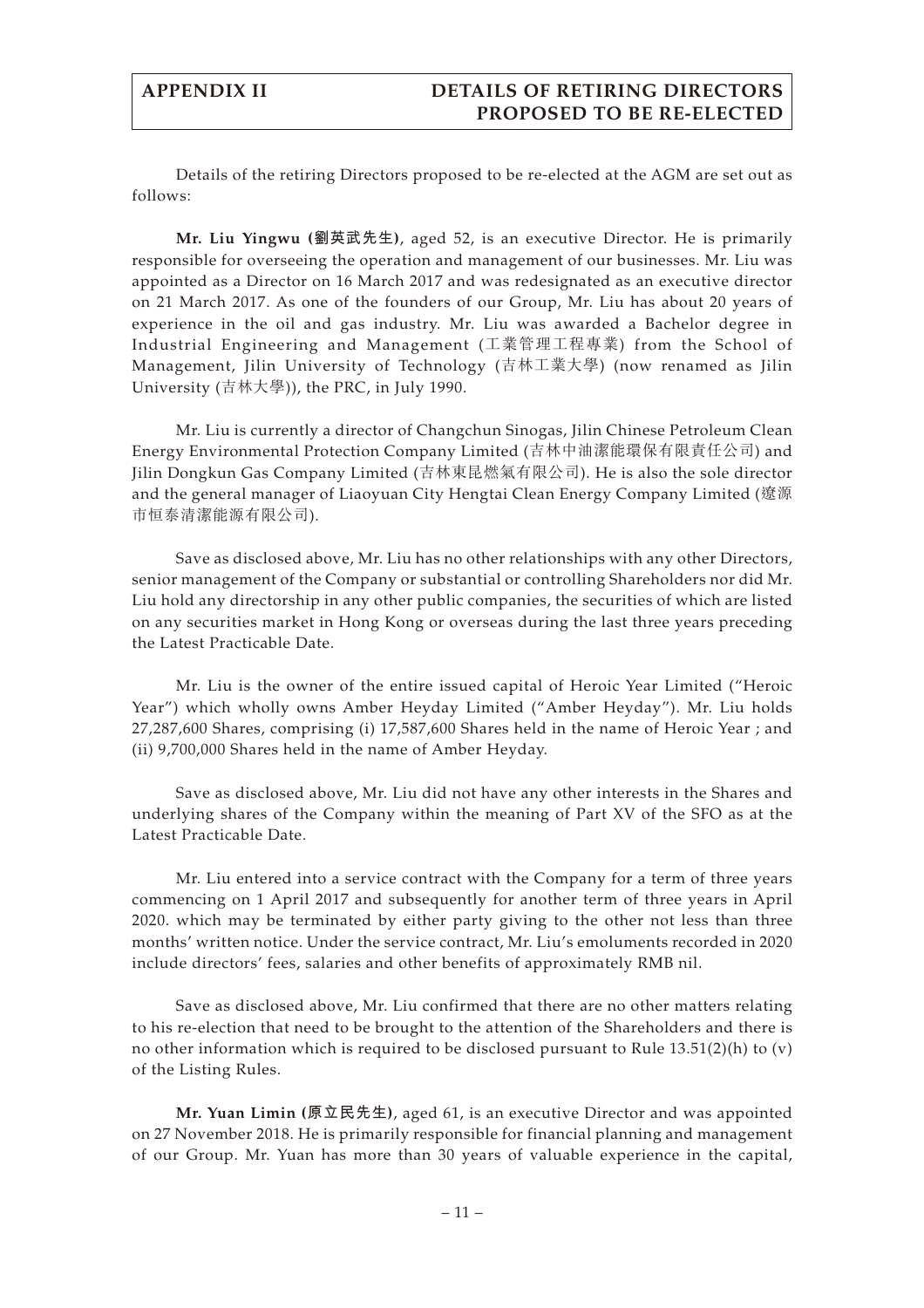investment and financial analysis, and handled more than 15 listing and fund raising projects in China and Hong Kong. Mr. Yuan is currently a director of United Strength Investment Limited and Sino Regent International Limited, which are subsidiaries of the Company. Mr. Yuan was appointed as an executive director, deputy chairman of the board and CEO of China Graphene Group Limited (stock code: 0063), a company listed on the Main Board of the Stock Exchange from November 2015 to January 2018. Mr. Yuan was also the non-executive director and chairman of Asia Fashion Holdings Limited (stock code: BQI), a company listed on the main board of the Singapore Exchange Limited, during the period from December 2013 to October 2015. Mr. Yuan was a senior business analyst with American Etech Securities Inc. from 2009 to 2012. He was the general manager of the CAD Company of the China Ministry of Aerospace from 1987 to 1998 and was an analyst with the Beijing Government's Finance office from 1982 to 1985. Mr. Yuan graduated with a Bachelor degree in Finance at the Beijing Institute of Technology, the PRC.

Save as disclosed above, Mr. Yuan has no other relationships with any other Directors, senior management of the Company or substantial or controlling Shareholders nor did Mr. Yuan hold any directorship in any other public companies, the securities of which are listed on any securities market in Hong Kong or overseas during the last three years preceding the Latest Practicable Date.

Mr. Yuan did not have any other interests in the Shares and underlying shares of the Company within the meaning of Part XV of the SFO as at the Latest Practicable Date. Mr. Yuan entered into a service contract with the Company for a term of three years commencing on 27 November 2018 which may be terminated by either party giving to the other not less than three months' written notice. Under the service contract, Mr. Yuan's emoluments recorded in 2020 include directors' fees, salaries and other benefits of approximately RMB1,171,000, which were determined with reference to his experience and qualification.

Save as disclosed above, Mr. Yuan confirmed that there are no other matters relating to his re-election that need to be brought to the attention of the Shareholders and there is no other information which is required to be disclosed pursuant to Rule 13.51(2)(h) to (v) of the Listing Rules.

**Mr. Lau Ying Kit (劉英傑先生)**, aged 47, was appointed as an independent non-executive Director on 21 September 2017. Mr. Lau is currently an independent non-executive director of \*\*Xiezhong International Holdings Limited (stock code: 3663) and \*\*China Wood Optimization (Holding) Limited (stock code: 1885). Mr. Lau is a fellow member of the Hong Kong Institute of Certified Public Accountants and holds a Master's degree in finance from the City University of Hong Kong. He has extensive experience in financial and accounting in China and Hong Kong.

Save as disclosed above, Mr. Lau has no other relationships with any other Directors, senior management of the Company or substantial or controlling Shareholders nor did Mr. Lau hold any directorship in any other public companies, the securities of which are listed on any securities market in Hong Kong or overseas during the last three years preceding the Latest Practicable Date.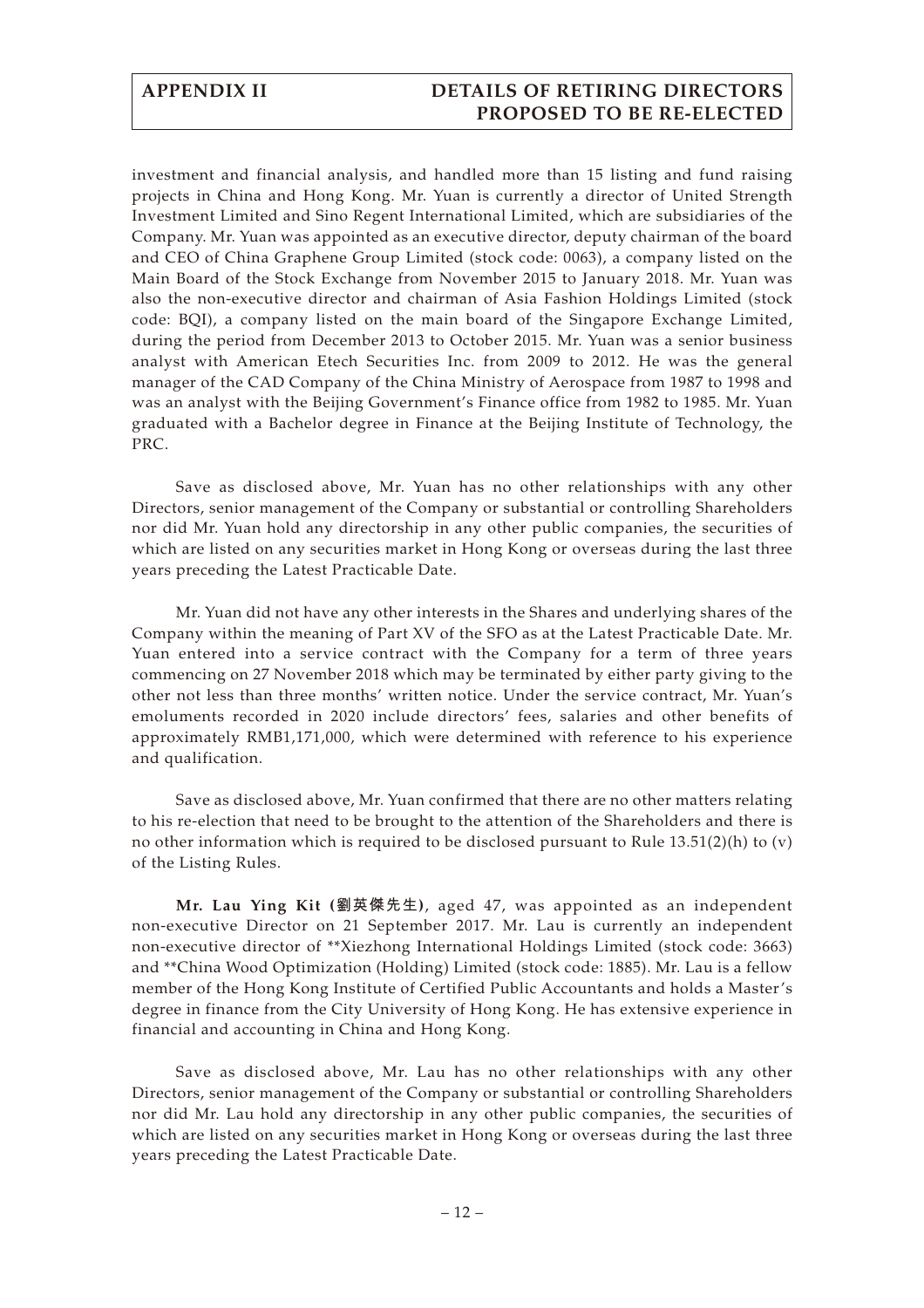Mr. Lau did not have any other interests in the Shares and underlying shares of the Company within the meaning of Part XV of the SFO as at the Latest Practicable Date. The Company and Mr. Lau have signed a letter of appointment commencing on 1 September 2017 for a term of three years and subsequently for another term of three years in September 2020. which may be terminated by either party giving to the other not less than three months' written notice. Under the service contract, Mr. Lau's emoluments recorded in 2020 include directors' fees, salaries and other benefits of approximately RMB267,000, which were determined with reference to his experience and qualification.

Save as disclosed above, Mr. Lau confirmed that there are no other matters relating to his re-election that need to be brought to the attention of the Shareholders and there is no other information which is required to be disclosed pursuant to Rule  $13.51(2)(h)$  to (v) of the Listing Rules.

**Mr. Ma Haidong (馬海東先生)**, aged 41, was appointed as an executive Director on 24 August 2020. He is primarily responsible for the management and operation of the Group's petroleum refuelling business and the petroleum wholesale business, focusing on the petroleum refuelling station operation, which involves general operations, procurement and marketing affairs. Mr. Ma has over 15 years of experience in the oil and gas industry and has been serving as a director of Shenyang United Strength Investment Management Company Limited (瀋陽眾誠投資管理有限公司) since May 2017. Mr. Ma obtained a Bachelor degree in Management from Shenyang Institute of Chemical Technology (瀋陽化工學院) (now renamed as Shenyang University of Chemical Technology (瀋陽化工大學)), the PRC, in July 2004. Mr. Ma obtained the qualification as a senior economist conferred by Jilin Province Human Resources and Social Security Protection Department (吉林省人力資源和社會保障廳) in January 2011. Mr. Ma was a committee member of the Shenyang City Shenbei New District Committee of the PRC Political Consultative Conference (中國人民政治協商會議瀋陽市瀋北新區政協委員會) from February 2015 to October 2017.

Save as disclosed above, Mr. Ma has no other relationships with any other Directors, senior management of the Company or substantial or controlling Shareholders nor did Mr. Ma hold any directorship in any other public companies, the securities of which are listed on any securities market in Hong Kong or overseas during the last three years preceding the Latest Practicable Date.

Mr. Ma did not have any other interests in the Shares and underlying shares of the Company within the meaning of Part XV of the SFO as at the Latest Practicable Date. Mr. Ma entered into a service contract with the Company for a term of three years commencing on 24 August 2020 which may be terminated by either party giving to the other not less than three months' written notice. Under the service contract, Mr. Ma's emoluments recorded in 2020 include directors' fees, salaries and other benefits of approximately RMB157,000, which were determined with reference to his experience and qualification.

Save as disclosed above, Mr. Ma confirmed that there are no other matters relating to his re-election that need to be brought to the attention of the Shareholders and there is no other information which is required to be disclosed pursuant to Rule  $13.51(2)(h)$  to (v) of the Listing Rules.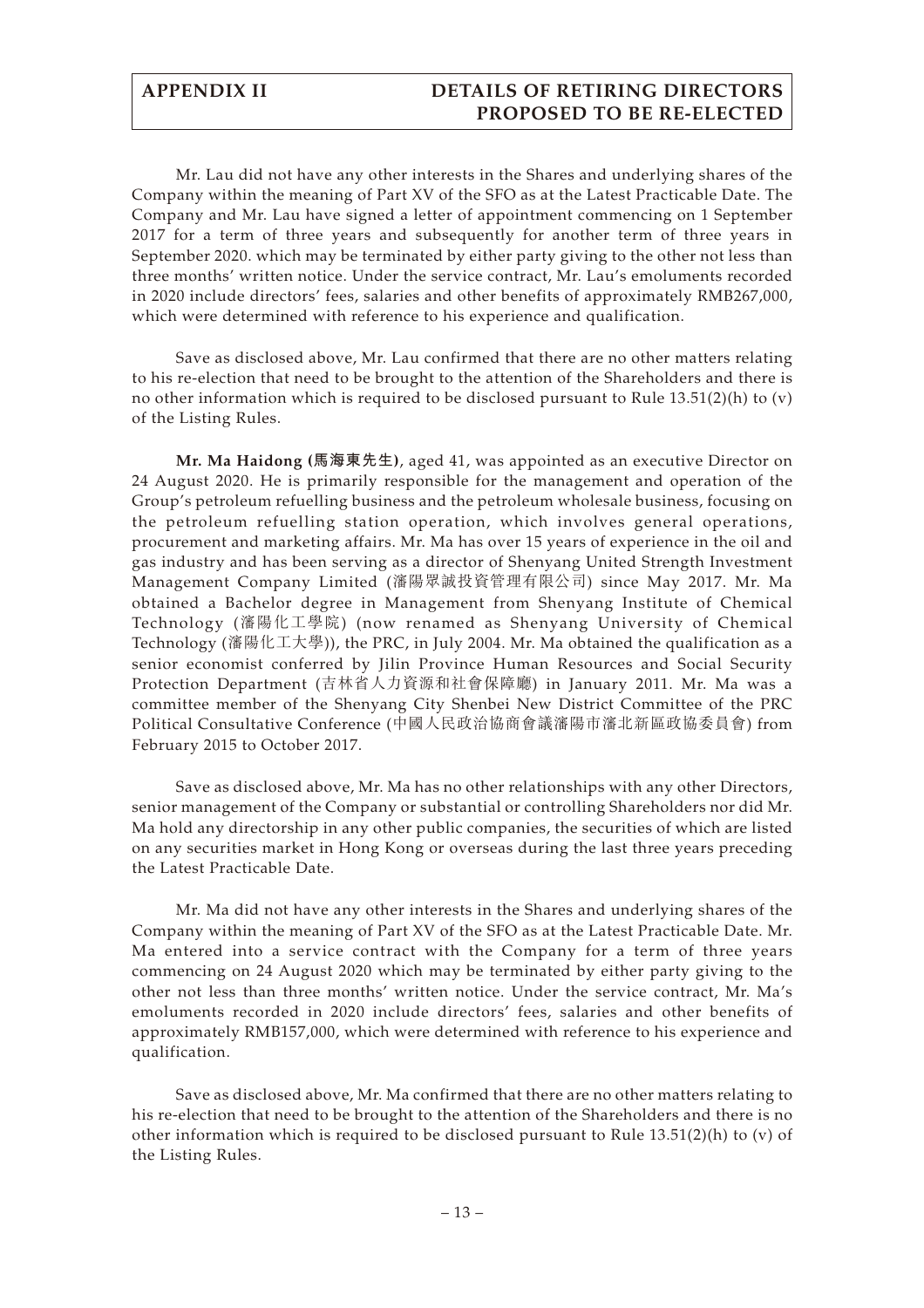**Mr. Xu Huilin (徐輝林先生)**, aged 45, is a non-executive Director who joined our Group in March 2017. Mr. Xu was appointed as a Director on 16 March 2017 and was redesignated as a non-executive Director on 31 December 2020.

Before he joined our Group, Mr. Xu has over 15 years of experience in the oil and gas industry and finance management, including over 12 years of experience in the Sinochem Group (中國中化集團公司), which is principally engaged in, among other businesses, trading, distribution, development of sale networks of oil and gas products. Mr. Xu had been serving in various subsidiaries of the Sinochem Group and joint ventures of the Sinochem Group and TOTAL S.A., a France-based oil and gas company under various management titles as assistant general manager, deputy general manager and general manager. He was generally responsible for general management and participation in the business operation and development. Mr. Xu obtained a Bachelor degree and a Master degree in the Department of Chemical Engineering (化學工程系) from Tsinghua University (清華大學), the PRC, in July 1999 and January 2002, respectively. Mr. Xu subsequently obtained an Executive Master of Business Administration (EMBA) degree at China Europe International Business School (中歐國際工商學院), the PRC, in June 2014.

Save as disclosed above, Mr. Xu has no other relationships with any other Directors, senior management of the Company or substantial or controlling Shareholders nor did Mr. Xu hold any directorship in any other public companies, the securities of which are listed on any securities market in Hong Kong or overseas during the last three years preceding the Latest Practicable Date.

Mr. Xu did not have any other interests in the Shares and underlying shares of the Company within the meaning of Part XV of the SFO as at the Latest Practicable Date. Mr. Xu entered into a service contract with the Company for a term of three years commencing on 1 April 2017 and subsequently for another term of three years in April 2020 which may be terminated by either party giving to the other not less than three months' written notice. Under the service contract, Mr. Xu's emoluments recorded in 2020 include directors' fees, salaries and other benefits of approximately RMB1,762,000, which were determined with reference to his experience and qualification. For the redesignation as a non-executive Director, the Company has issued an appointment letter to Mr. Xu for a term of three years commencing on 31 December 2020, which may be terminated in accordance with the provisions thereof by either party giving to the other not less than three months' prior notice in writing.

Save as disclosed above, Mr. Xu confirmed that there are no other matters relating to his re-election that need to be brought to the attention of the Shareholders and there is no other information which is required to be disclosed pursuant to Rule 13.51(2)(h) to (v) of the Listing Rules.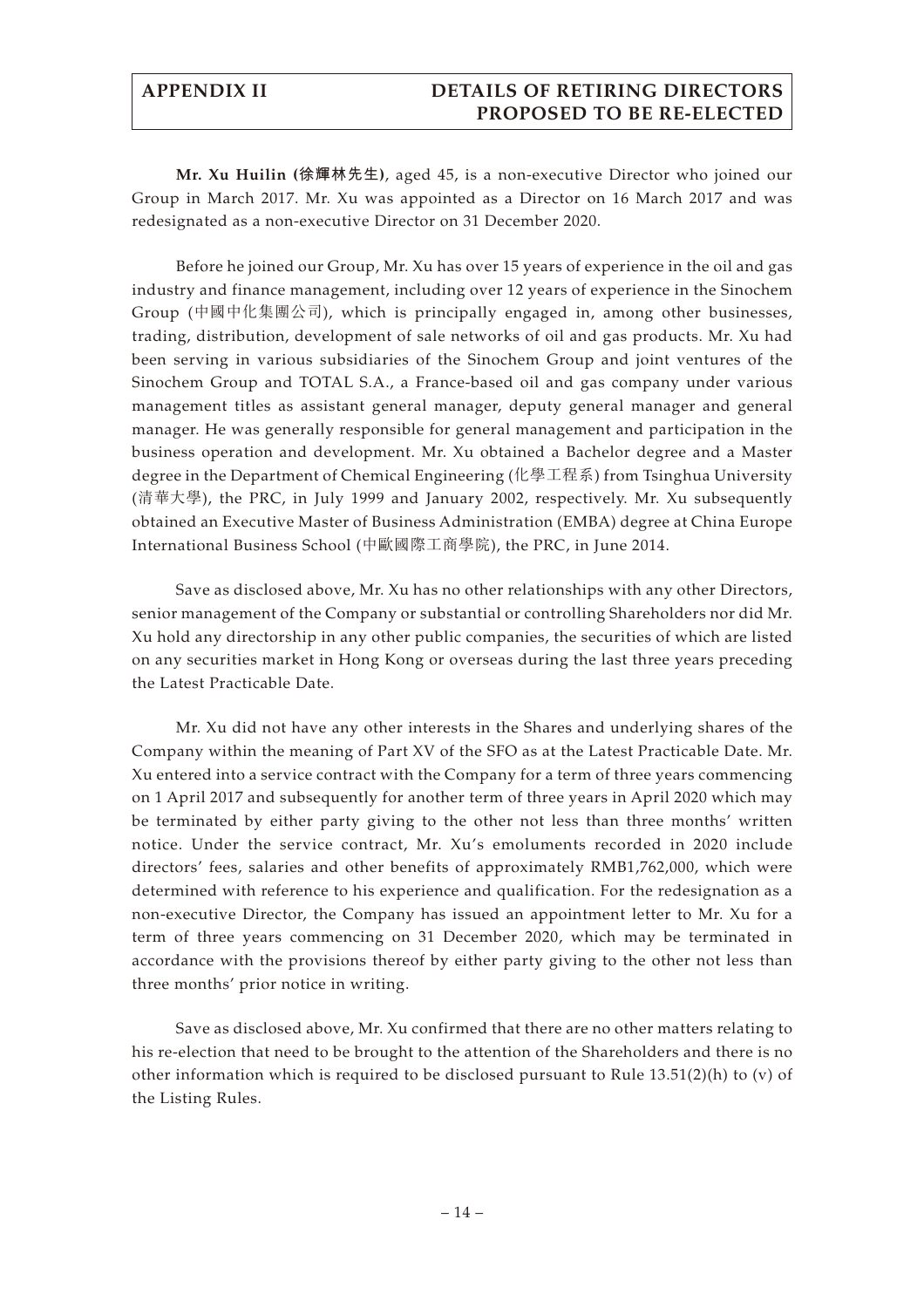

**UNITED STRENGTH POWER HOLDINGS LIMITED**

**眾誠能源控股有限公司**

*(Incorporated in the Cayman Islands with limited liability)* **(Stock Code: 2337)**

**NOTICE IS HEREBY GIVEN** that the annual general meeting (the "AGM") of United Strength Power Holdings Limited (the "Company") will be held at Function room, The Executive Centre, Level 35, Two Pacific Place, No. 88 Queensway, Admiralty, Hong Kong on Friday, 11 June 2021 at 3:00 p.m. for the following purposes:

## **AS ORDINARY BUSINESS**

- 1. To receive and adopt the audited consolidated financial statements of the Company and its subsidiaries and the reports of the directors (the "Director(s)") and the independent auditors (the "Auditors") for the year ended 31 December 2020.
- 2. To approve and declare a final dividend of HK\$0.0534 per ordinary share in the issued share capital of the Company for the year ended 31 December 2020 payable to the shareholders whose names appear on the register of members of the Company as at the close of business on 23 June 2021.
- 3. To consider and approve, each as a separate resolution, if thought fit, the following resolutions:
	- (a) to re-elect Mr. Liu Yingwu as an executive Director;
	- (b) to re-elect Mr. Yuan Limin as an executive Director;
	- (c) to re-elect Mr. Lau Ying Kit as an independent non-executive Director;
	- (d) to re-elect Mr. Ma Haidong as an executive Director;
	- (e) to re-elect Mr. Xu Huilin as a non-executive Director;
	- (f) to authorise the Board to determine the Directors' remuneration.
- 4. To re-appoint KPMG as the Auditors and to authorise the Board to fix their remuneration.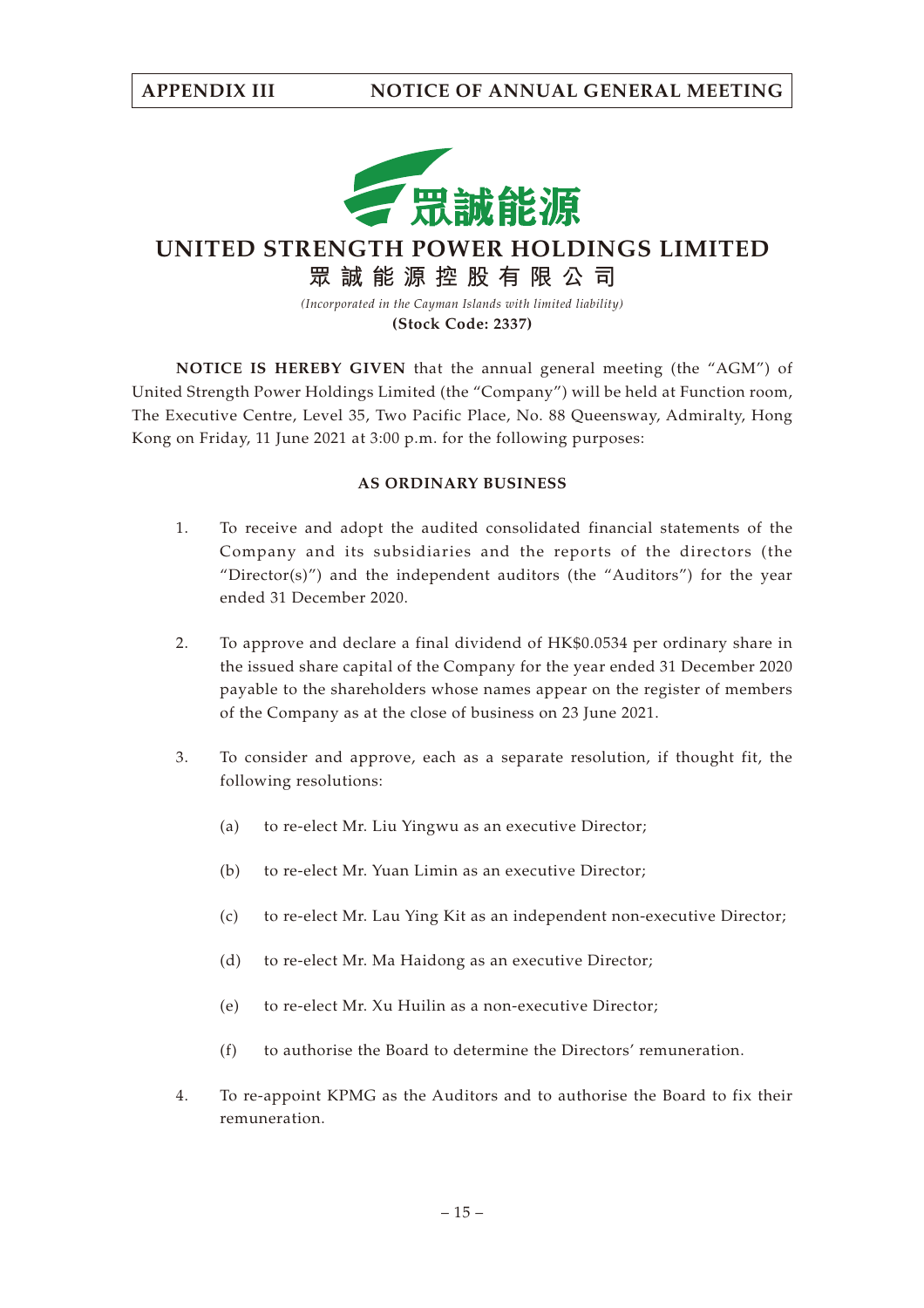# **APPENDIX III NOTICE OF ANNUAL GENERAL MEETING**

To consider and, if thought fit, pass with or without amendments, the following resolutions as ordinary resolutions of the Company:

- 5. "**THAT**:
	- (i) subject to paragraph (iii) of this resolution, and pursuant to the Rules Governing the Listing of Securities (the "Listing Rules") on The Stock Exchange of Hong Kong Limited (the "Stock Exchange"), the exercise by the Directors during the Relevant Period (as hereinafter defined) on all the powers of the Company to allot, issue or otherwise deal with additional shares in the share capital of the Company and to make or grant offers, agreements and options which would or might require the exercise of such powers, be and the same is hereby generally and unconditionally approved;
	- (ii) the approval in paragraph (i) of this resolution shall authorise the Directors during the Relevant Period (as hereinafter defined) to make or grant offers, agreements and options which would or might require the exercise of such powers after the end of the Relevant Period;
	- (iii) the aggregate nominal amount of share capital allotted or agreed conditionally or unconditionally to be allotted (whether pursuant to an option or otherwise) and issued by the Directors pursuant to the approval in paragraph (i) of this resolution, otherwise than by way of (a) a Rights Issue (as hereinafter defined); or (b) the exercise of or the grant of any option under any share option scheme of the Company or similar arrangement for the time being adopted for the issue or grant to officers and/or employees of the Company and/or any of its subsidiaries of shares or options to subscribe for or rights to acquire shares of the Company; or (c) any scrip dividend or similar arrangement providing for the allotment of shares in lieu of the whole or part of a dividend on shares in accordance with the articles of association of the Company in force from time to time, shall not exceed 20% of the total number of issued Shares of the Company in issue as at the date of passing of this resolution and the said approval be limited accordingly; and
	- (iv) for the purpose of this resolution:
		- (a) "Relevant Period" means the period from the passing of this resolution until whichever is the earliest of:
			- (i) the conclusion of the next annual general meeting of the Company;
			- (ii) the expiration of the period within which the next annual general meeting of the Company is required by the articles of association of the Company or any applicable laws to be held; and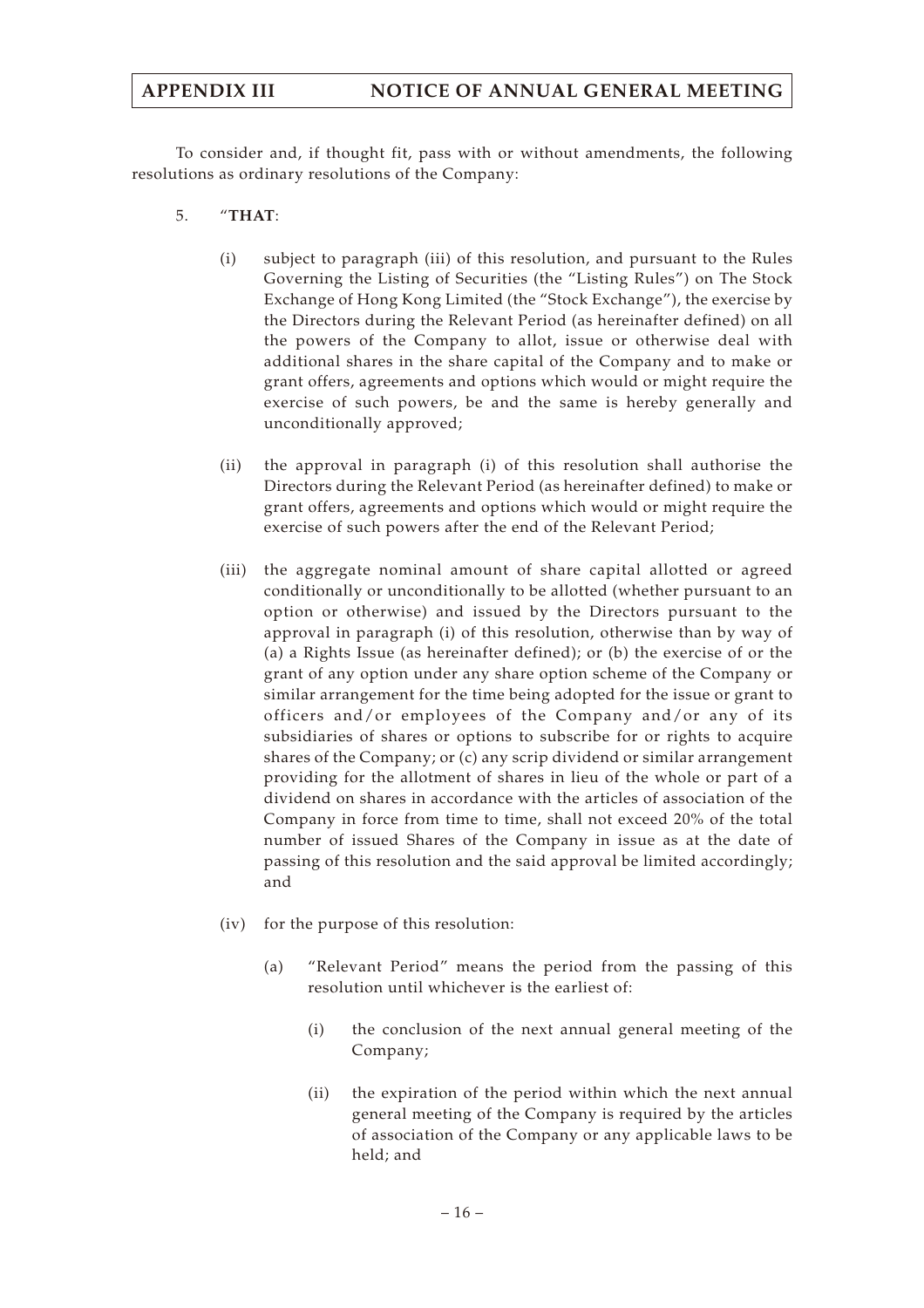- (iii) the revocation or variation of the authority given under this Resolution by an ordinary resolution of the shareholders in general meeting.
- (b) "Rights Issue" means an offer of shares in the share capital of the Company or an offer or issue of warrants or options or similar instruments to subscribe for shares in the share capital of the Company open for a period fixed by the Directors to holders of shares whose names appear on the register of members of the Company on a fixed record date in proportion to their then holdings of such shares in the Company (subject to such exclusions or other arrangements as the Directors may deem necessary or expedient in relation to fractional entitlements, or having regard to any restrictions or obligations under the laws of, or the requirements of, or the expense or delay which may be involved in determining the existence or extent of any restrictions or obligations under the laws of, or the requirements of, any jurisdiction applicable to the Company, or any recognized regulatory body or any stock exchange applicable to the Company)."

## 6. "**THAT**:

- (i) subject to paragraph (ii) of this resolution, the exercise by the Directors during the Relevant Period (as hereinafter defined) of all the powers of the Company to repurchase issued shares in the share capital of the Company on the Stock Exchange or any other stock exchange on which the shares of the Company may be listed and recognized by the Securities and Futures Commission of Hong Kong (the "SFC") and the Stock Exchange for such purpose, and otherwise in accordance with the rules and regulations of the SFC, the Stock Exchange or of any other stock exchange as amended from time to time and all applicable laws in this regard, be and the same is hereby generally and unconditionally approved;
- (ii) the aggregate nominal amount of issued shares of the Company which may be repurchased by the Company pursuant to the approval in paragraph (i) of this resolution during the Relevant Period shall not exceed 10% of the total number of issued shares of the Company as at the date of passing of this resolution and the said approval shall be limited accordingly; and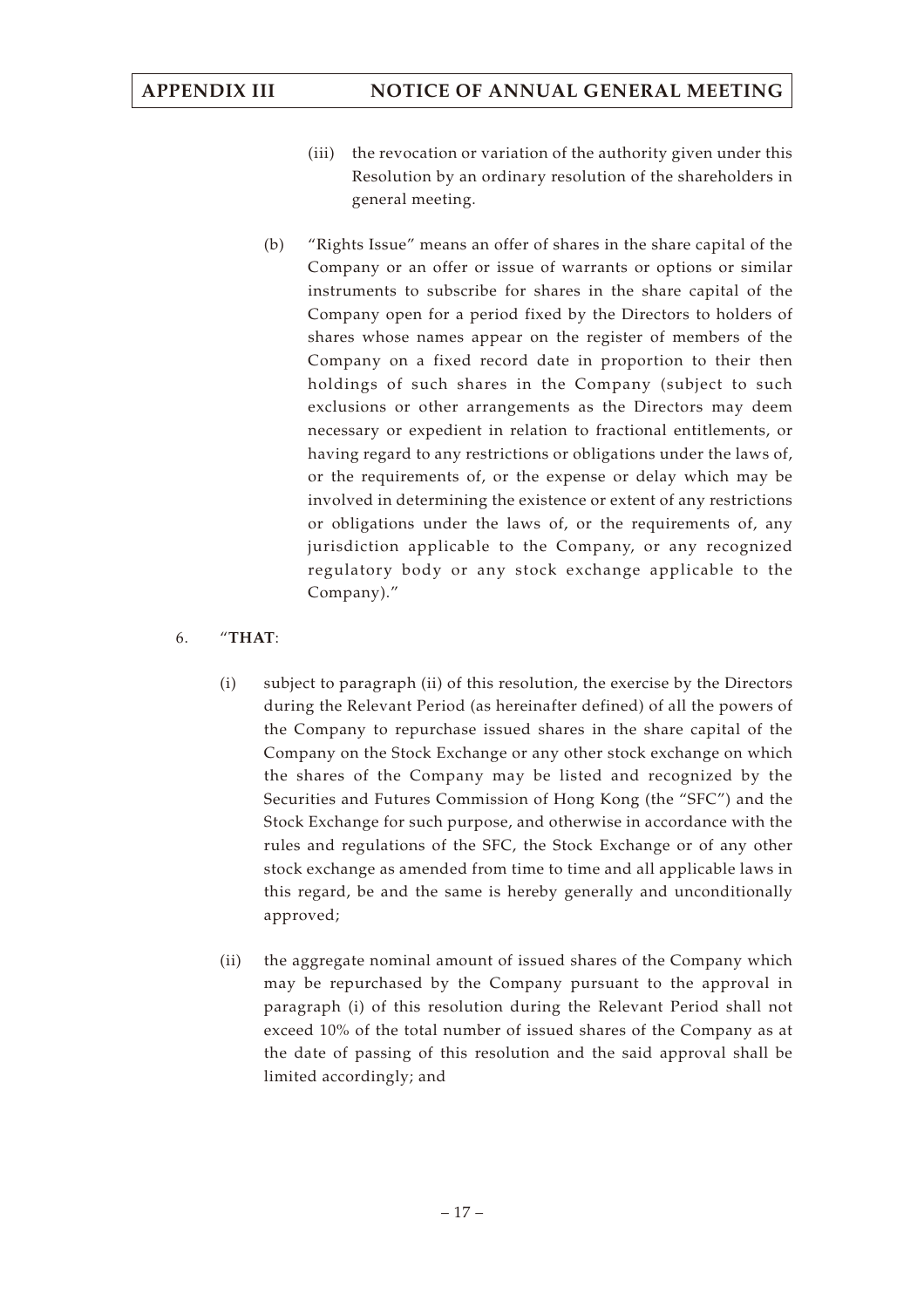# **APPENDIX III NOTICE OF ANNUAL GENERAL MEETING**

(iii) for the purpose of this Resolution:

"Relevant Period" means the period from the passing of this resolution until whichever is the earliest of:

- (a) the conclusion of the next annual general meeting of the Company;
- (b) the expiration of the period within which the next annual general meeting of the Company is required by the articles of association of the Company or any applicable laws to be held; and
- (c) the revocation or variation of the authority given under this Resolution by an ordinary resolution of the shareholders in general meeting."

### **AS SPECIAL BUSINESS**

As special business, to consider and, if thought fit, pass with or without amendments, the following as ordinary resolution of the Company:

7. "**THAT** conditional upon resolutions No. 5 and No. 6 above being passed, the general mandate granted to the Directors to allot, issue or otherwise deal with additional shares pursuant to resolution No. 5 be and is hereby extended by the addition thereto the total number of shares of the Company repurchased by the Company under the authority granted pursuant to resolution No. 6."

# By Order of the Board **UNITED STRENGTH POWER HOLDINGS LIMITED Mr. Zhao Jinmin**

*Chairman and Chief Executive Officer*

Hong Kong, 29 April 2021

*Notes:*

- (1) All resolution (except for procedural and administrative matters) at the AGM will be taken by poll pursuant to the Listing Rules and the results of the poll will be published on the websites of Hong Kong Exchanges and Clearing Limited and the Company in accordance with the Listing Rules.
- (2) Any shareholder of the Company entitled to attend and vote at the AGM is entitled to appoint another person as his proxy to attend and vote instead of him. A shareholder who is the holder of two or more shares may appoint more than one proxy to represent him and vote on his behalf at the AGM. A proxy need not be a shareholder of the Company. Every shareholder present in person or by proxy shall be entitled to one vote for each share held by him.
- (3) In order to be valid, this form of proxy, together with the power of attorney or other authority (if any) under which it is signed or a certified copy thereof, must be lodged by post or by hand at the Company's branch share registrar, Tricor Investor Services Limited at Level 54, Hopewell Centre, 183 Queen's Road East, Wanchai, Hong Kong, not less than 48 hours before the time appointed for the AGM (i.e. not later than 3:00 p.m. on Wednesday, 9 June 2021) or any adjournment thereof.